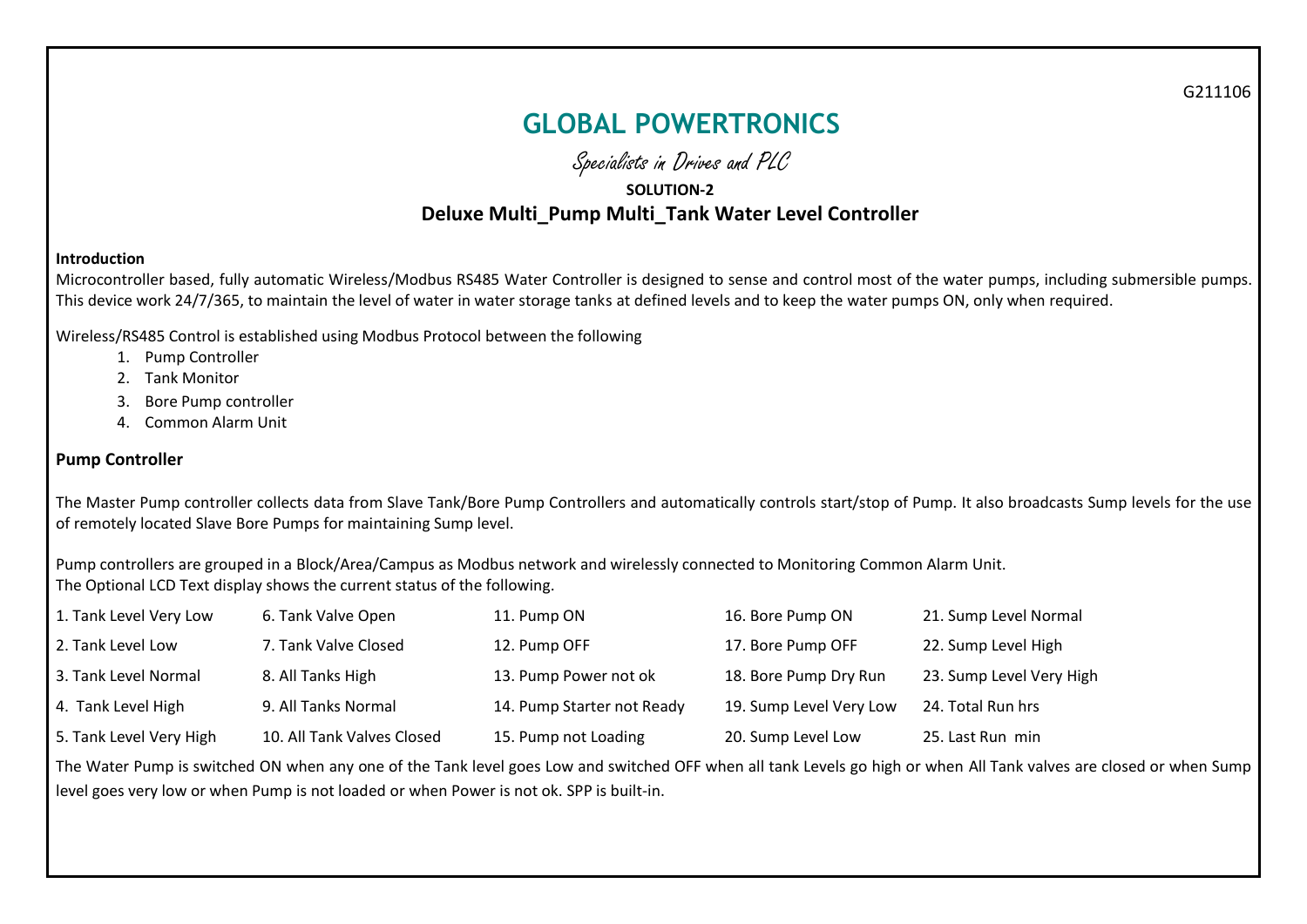### **Tank Controller**

The Tank controller senses Water levels as Very Low, Low, High and Very High and also actual Water Flow thru sensors. The simple water level sensors are made of stainless steel and 12 VAC is used for sensing. Each Tank Controller has unique Modbus Slave Address and sends data to Master Pump Controller. The Tank Controller provides the following data.

- 1. Tank Level Very Low
- 2. Tank Level Low
- 3. Tank Level High
- 4. Tank Level Very High
- 5. Water Flow hrs

# **Bore Pump Controller**

The Bore Pump controller as a Modbus Slave gets the following data broadcast by Master Pump Controller.

- 1. Sump level Very Low
- 2. Sump level Low
- 3. Sump level High
- 4. Sump level Very High

The Bore Pump Controller sends out the following data whenever requested by Master Pump Controller

- 1. Pump status ON/OFF
- 2. Power status Ready/Not Ready
- 3. Dry Run Stop status
- 4. Long Run Stop status
- 5. Alarm status
- 6. Total Run hrs
- 7. Last Run min
- 8. Restart secs

The Bore Water Pump is switched ON when Sump level goes Low and switched OFF when Sump Level reaches high or dry run or when Power is not ok. SPP is built-in. Optionally the Bore Pump can remain ON when Sump level reaches High and divert excess water to another Starving Sump.

The Bore Pump controller sends out the following data to Pump Controller

1. Bore Pump ON/OFF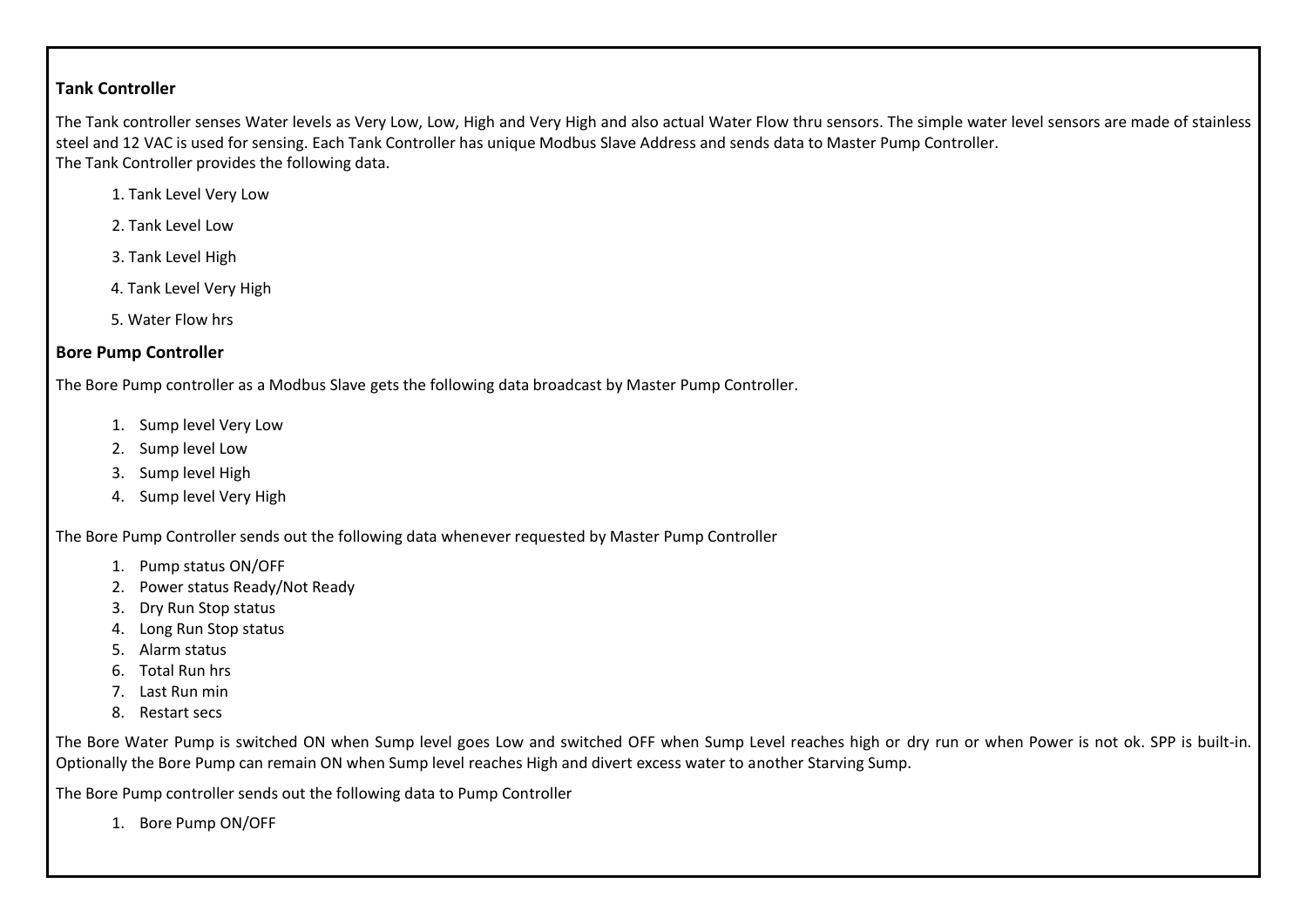- 2. Power Not Ready
- 3. Starter Not Ready
- 4. Sump level Very Low
- 5. Sump level Low
- 6. Sump level Normal
- 7. Sump level High
- 8. Sump level Very High
- 9. Alarm status
- 10. Last Run min
- 11. Restart secs

## **Common Alarm Unit**

The Common Alarm unit wirelessly monitors status of all Pump controllers and collects status of Pumps, Bore Pumps, Tanks and Sumps. The unit is provided with local Text display/Alarm and optional remote wireless printer.

The Common Alarm Unit alerts for the following for maintenance with location info.

- 1. Pump Dry Run
- 2. Pump Alarm
- 3. Tank Dry
- 4. Tank Over flow
- 5. Tank Valve Malfunction
- 6. Bore Pump Dry Run
- 7. Sump Dry
- 8. Absent of Pump data
- 9. Time stamped printing of the above

15, Kasthuribai St-2, R.K. Puram, Opp. Ramakrishna Mills, Ganapathy, Coimbatore – 641 006. INDIA Phone 91-422-2511204, 096555 45175, E-mail: [globalpowertronics@gmail.com](mailto:globalpowertronics@gmail.com)